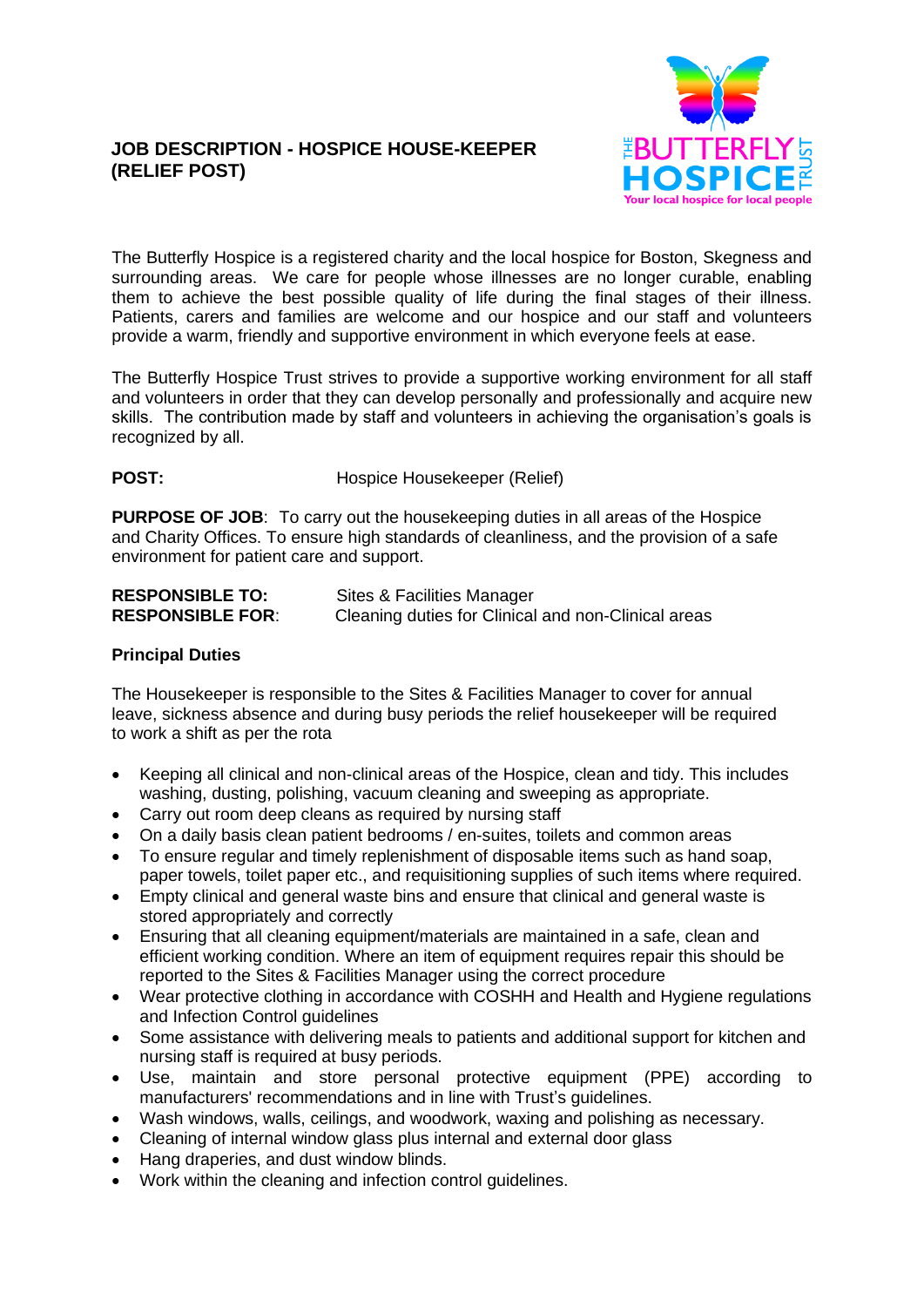# **Principal Duties - General**

- Be prepared to cover for the other team members during their holiday periods, or during times of sick leave.
- Maintaining a friendly contact with all staff, visitors and patients respecting their right to dignity, privacy and confidentiality at all times.
- To undertake such other duties as may be determined from time to time within the general scope of the post.

## **General Requirements**

In addition to the above, there are some general requirements that apply to all jobs in the **Hospice** 

- To undertake such other duties as may be determined from time to time within the general scope of the post
- Participation in staff meetings.
- Participation in training activities.
- Participation in quality assurance systems.
- All duties must be carried out to comply with:
	- o Notification of accidents and other Health & Safety requirements.
	- o Statutory legislation, in particular COSHH and Hygiene regulations.
	- o Nationally and locally agreed Codes of Good Practice.
	- o Fire Precautions.
	- o Equal opportunity principles and the Trust's anti-discriminatory policy.
- Be self-motivated and enthusiastic
- Be able to work on your own, or as part of a team
- Be able to work in a clean and tidy manner
- To undertake such other duties as may be determined from time to time within the general scope of the post

## **Infection Control and Prevention**

All employees of the Butterfly Hospice are required to:

- Maintain a clean and safe environment, minimise risks of infection, report infection control issues of concern to their line manager and attend mandatory infection prevention training.
- Work in accordance with their local infection control procedures and in adherence to the Code of Practice for the Prevention and Control of Healthcare Associated Infection as outlined in the 'Health and Social Care Act 2008'.

A satisfactory DBS check will need to be returned prior to commencement of employment.

A detailed Information Handbook, essential work plan and timetable, will be issued subsequent to appointment.